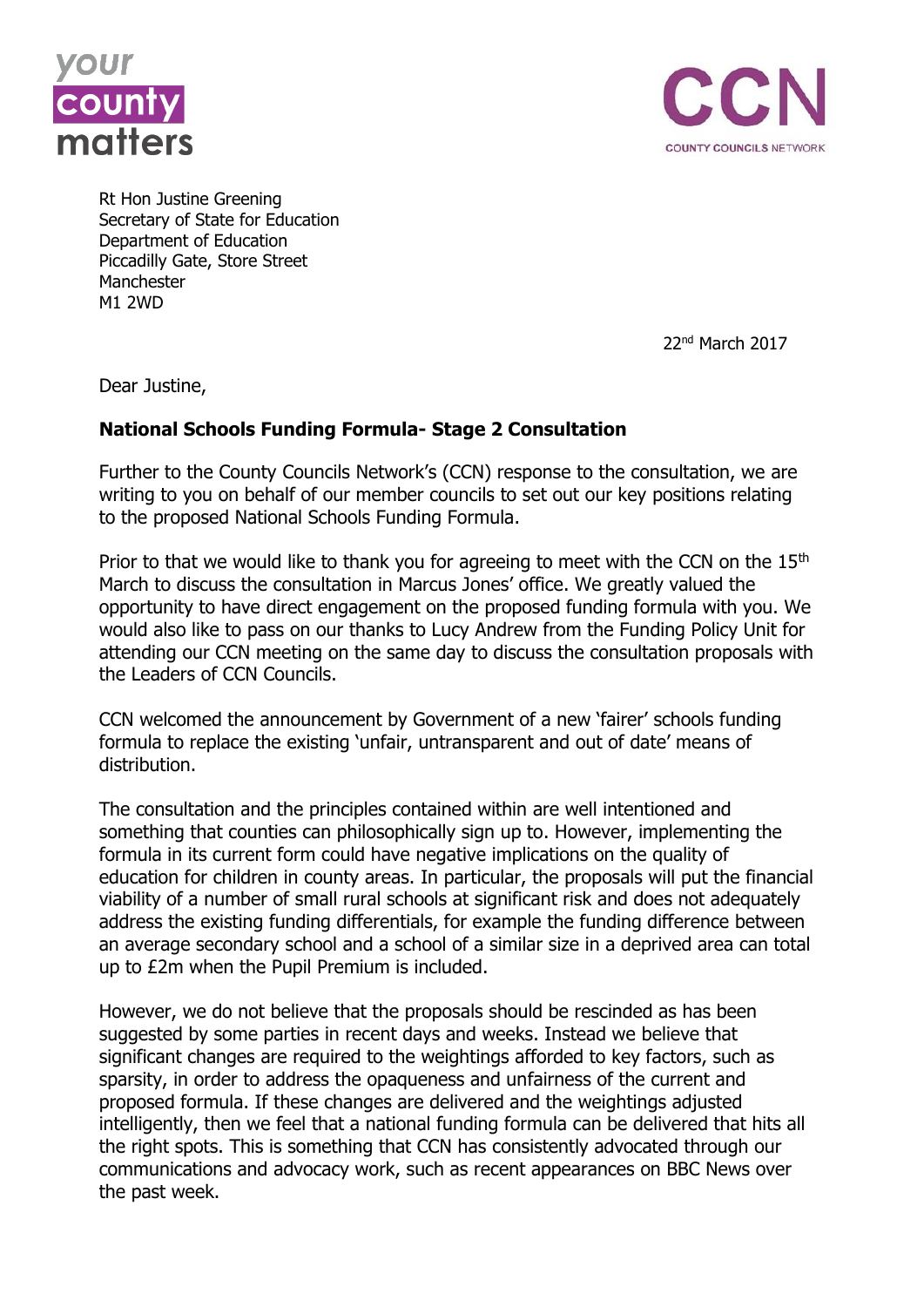



The CCN is extremely concerned that the Institute for Fiscal Studies has estimated that spending per pupil is expected to fall in real terms by 6.5% between 2015/16 and 2019/20. It is clear that without significant and ongoing investment in the national education budget by Government, that the delivery of a truly fair funding formula based on need will not be fully realised as a result of these reforms.

We acknowledge that without additional funding there is a need for some stability prior to schools fully realising what would represent their fair funding settlement, in particular those that will lose funding.

However, the proposed 'funding floor' will not redress the significant historical discrepancies that currently exist within the schools funding system. This is extremely concerning given that Inner London schools currently receive an average of 47% more per pupil funding (£6,414) than schools in CCN member councils (£4,366). This will mean that schools and pupils with similar characteristics will continue to attract funding at markedly different levels. In addition to this, the decision to cap the gains of those schools that are currently underfunded will also mean that slow progress will be made towards achieving a fairer level of funding.

In order to deliver a fair funding formula it is imperative that the building blocks are correct. At present, CCN are of the opinion that the proposed formula does not deliver the basic level of funding required to ensure that all county schools will be placed on a sustainable footing in the short, medium and long-term.

Firstly, Government should reconsider the level of funding allocated to additional needs within the proposed formula. It is imperative that the basic per-pupil funding is set at a level which is adequate for schools to maintain acceptable teacher pupil ratios and to operate sufficiently. The proposed percentage for basic per-pupil funding should be increased from 73%, back up to above 75%.

Secondly, the level of funding attributed to the lump sum and sparsity factors will be imperative to the financial viability of small rural schools, many of which are in county areas. The proposed lump sum level of £110,000 sits below that currently provided by the majority of councils to both primary and secondary schools. For those schools that fall within the existing sparsity factor definition, the proposed levels are too low to compensate for the loss of lump sum funding.

Further to this, those small rural schools sitting outside of the current definition of 'sparsity' will see no additional support to compensate for the loss of lump sum funding. Given the limited scope of such schools to deliver significant efficiencies without reducing the level and/or quality of teaching staff, this will only serve to increase the risk of closures at the detriment to local children. In order to ensure that small rural schools remain sustainable, Government must increase the current sparsity weighting in the formula from 0.08% and also revise the definition of sparsity to encapsulate a greater number of small schools.